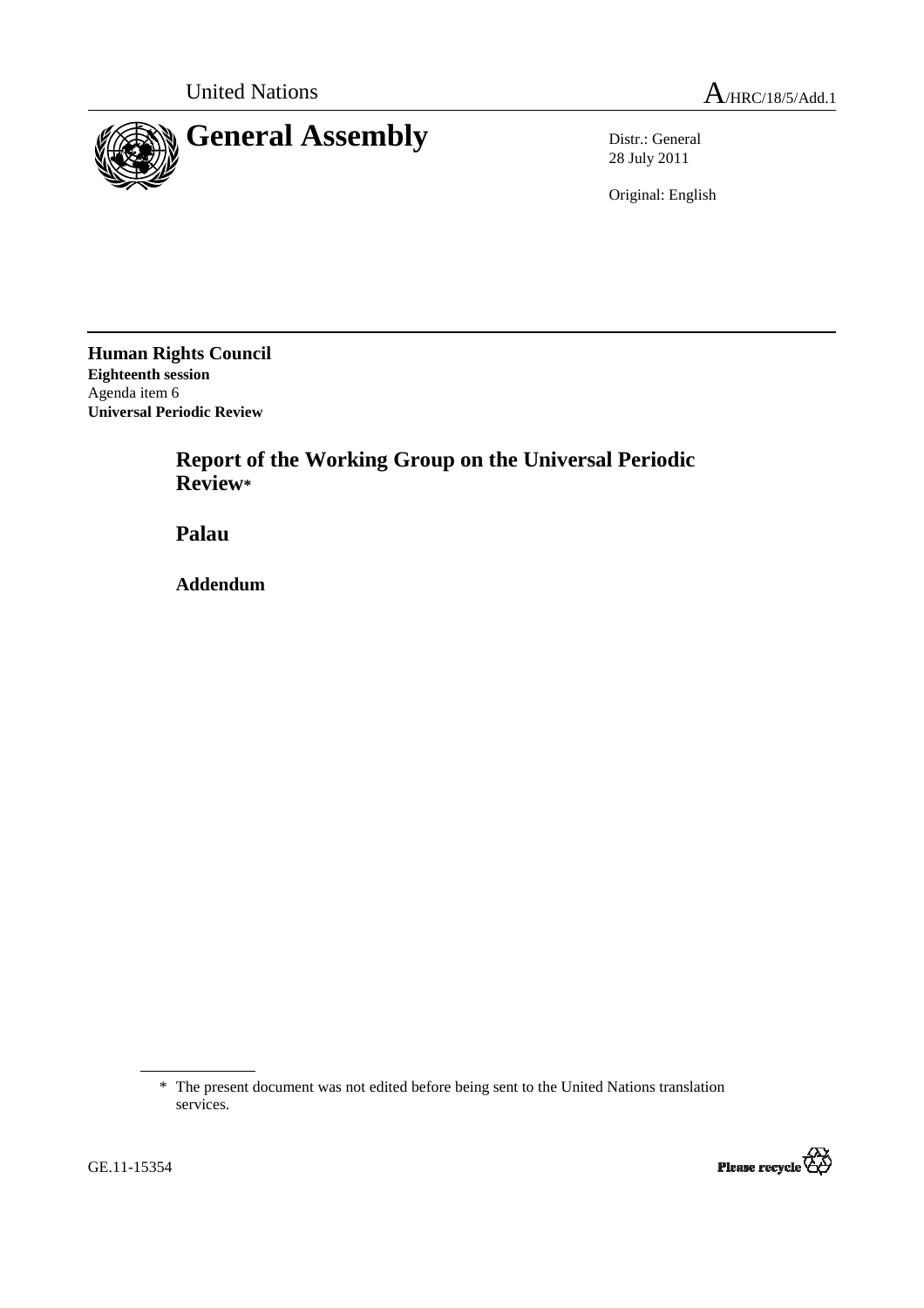## **Background summary**

The Republic of Palau presented its first Universal Periodic Review Report on May 2, 2011 at the  $11<sup>th</sup>$  session for Human Rights Council. On May 5, 2011 Palau's UPR report was adopted and of the 106 recommendations, 64 were given responses while 42 recommendations were taken back to Palau to be examined and to provide responses later. The responses are to be included in the outcome report adopted by the Human Rights Council at its  $18<sup>th</sup>$  session in September, 2011.

### **The following responses to the 42 recommendations are therefore submitted:**

#### **Response for Accession/ Ratification of Treaties in General:**

**Palau's Position:** It is the position of Palau to take note of these treaties. Palau is undergoing consultation and working towards public awareness about these instruments and determining the Republic's capacity and resources to fulfill its obligations on these treaties:

62.1. Consider acceding to the remaining core international human rights instruments (Algeria);

62.2. Sign and ratify, as soon as possible, all fundamental international human rights instruments and their protocols (Brazil);

62.3. Increase Palau's participation in the main international human rights instruments and accede to the international treaties to which is not yet party (Morocco);

62.4. Consider the ratification of the core international human instruments and … (South Africa);

62.5. Ratify fundamental international human rights instruments in order to create a proper national framework of action to promote and protect human rights (Trinidad and Tobago);

62.6. Consider acceding to the major international instruments including the … (China);

62. 11. Consider acceding to the main human rights instruments to which it is not a party … (Costa Rica);

62.12. Ratify the remaining human rights conventions … (Maldives);

62.15. …and accede to other instruments (Republic of Moldova);

62.18. Gradual consideration be given, with the assistance of the OHCHR … (Chile);

62.23. Consider the possibility of ratifying the main human rights international instruments … (Argentina).

#### **Response for Ratification of Specific Treaties:**

**Ratifying ICCPR** – Palau's Position: It is the position of Palau to take note of these treaties. Palau is working on building public awareness on this instrument and determining the capacity and resources of the Republic to fulfill its obligations on this instrument.

62.7. … making it a priority to accede to the ICCPR … (France);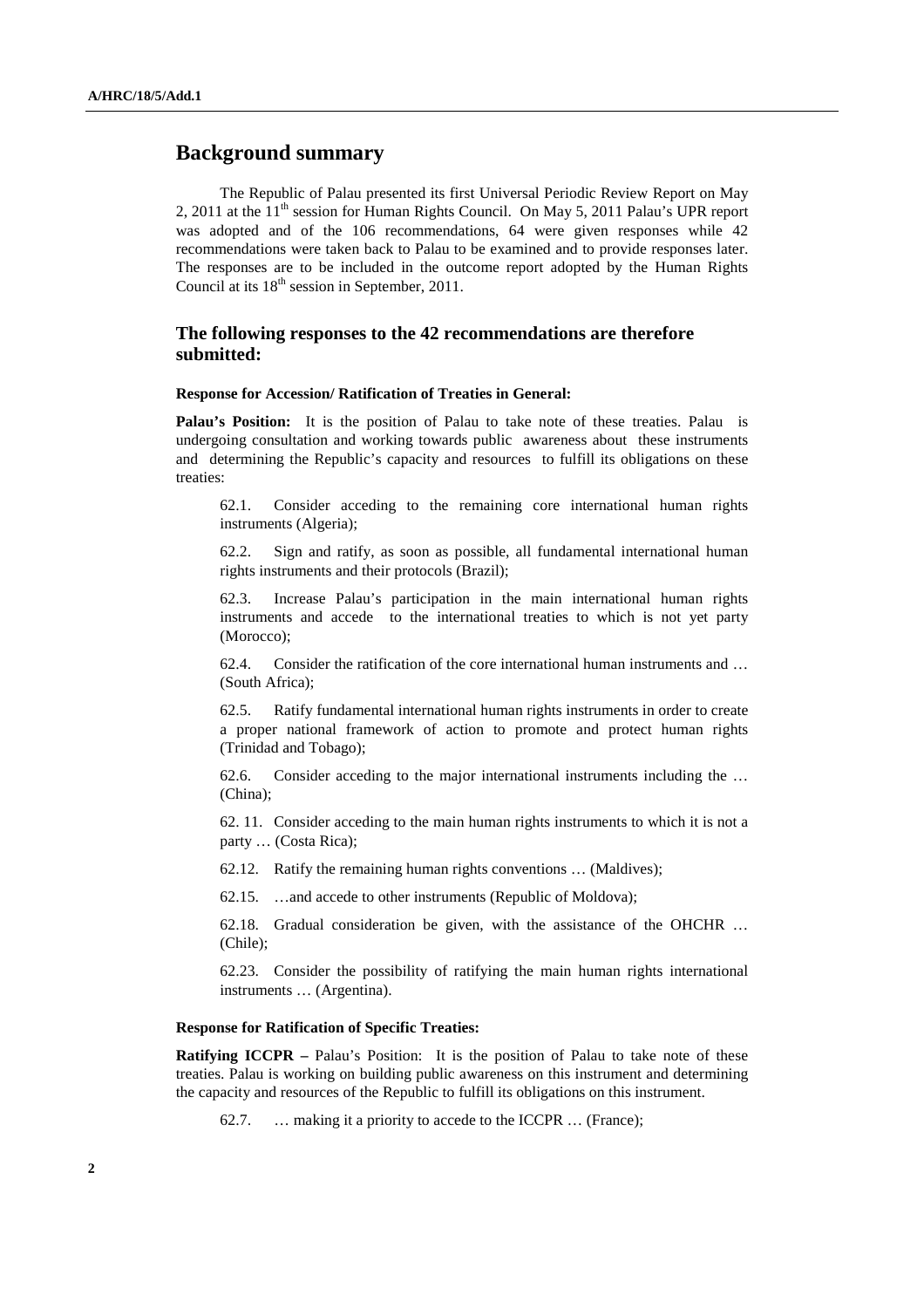62.8. Ratify the ICCPR … (Norway);

62.9. Consider ratifying the main human rights instruments particularly the ICCPR… (United Kingdom);

62.10. Consider ratifying the core international human rights treaties: ICCPR, (Poland);

62.23. Consider the possibility of ratifying the … International Covenant on Civil and Political Rights and its Optional Protocols… (Argentina);

62.24. Sign and ratify the two International Covenants; … (Spain).

**Ratifying ICESCR** – Palau's Position: It is the position of Palau to take note of these treaties. Palau is working towards building public awareness on this instrument and on determining the capacity and resources of the Republic to fulfill the obligations of this instrument.

62.6. Consider acceding to … the International Covenant on Economic, Social and Cultural Rights (China);

62.7. … making it a priority to accede to the … ICESCR (France);

62. 8. Ratify the… ICESCR … (Norway);

62.9. Consider ratifying the main human rights instruments particularly the …, the ICESCR and … (United Kingdom);

62.10. Consider ratifying the core international human rights treaties: ICESCR, (Poland);

62.23. Consider the possibility of ratifying the … the International Covenant on Economic, Social and Cultural Rights; … (Argentina);

62.24. Sign and ratify the two International Covenants… (Spain).

**Ratifying CEDAW** – Palau's Position: It is the position of Palau to take note of these recommendations. Palau is continuously working towards the ratifications of this instrument.

62.8. Ratify the … CEDAW … (Norway);

62.9. Consider ratifying the main human rights instruments particularly the…, the… and the CEDAW… (United Kingdom);

62.10. Consider ratifying the core international human rights treaties: CEDAW … (Poland);

62.12 Ratify the remaining human rights conventions, particularly CEDAW (Maldives);

62.13 Accede to CEDAW (Turkey);

62.14 Ratify the Convention on the Elimination of All Forms of Discrimination against Women (Canada);

62.15 Ratify the Convention on the Elimination of All Forms of Discrimination against Women, which was given Senate's approval in 2008, and accede to other instruments (Republic of Moldova);

62.16 Ratify CEDAW and … (Hungary);

62.17 Finalize the process for the ratification of CEDAW and … (France);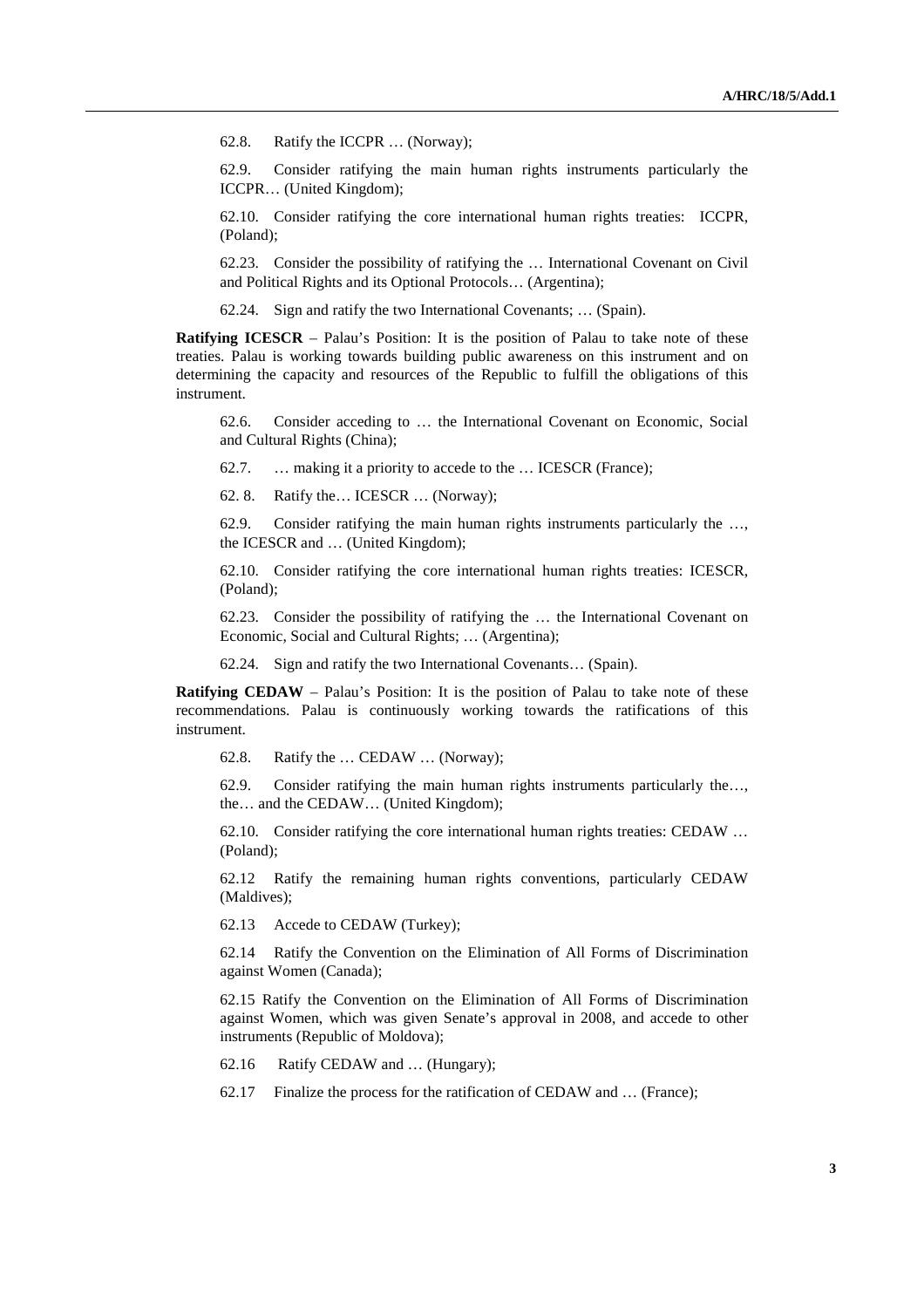62.18 Gradual consideration be given, with the assistance of the OHCHR, to the ratification of … the International Convention on the Elimination of All Forms of Discrimination against Women and ... (Chile);

62.20. Continue to pursue the ratification of International Convention on the Elimination of All Forms of Discrimination against Women and the … (Philippines);

62.23. Consider the possibility of ratifying the main human rights international instruments, particularly …, the International Convention on the Elimination of All Forms of Discrimination against Women and its Optional Protocols; …(Argentina);

62.24 In particular, sign and ratify the International Convention on the Elimination of All Forms of Discrimination against Women and its Optional Protocol, whose ratification was approved by the Senate in early 2008 and is still waiting for the approval of the House of Representatives (Spain).

**Ratifying CAT** – Palau's Position: It is the position of Palau to take note of these treaties. Under Palau's Constitution "Torture, cruel or inhumane or degrading treatment or punishments are prohibited". Palau is working on building public awareness and determining the capacity and resources of the Republic to fulfill the obligations of this instrument.

62.10. Consider ratifying the core International human rights Treaties: CAT. (Poland);

62.11. Consider acceding to …, in particular the Convention against Torture and Other Cruel, Inhuman or Degrading treatment or Punishment; … (Costa Rica);

62.23. Consider the possibility of ratifying the … Convention on the Elimination of All Forms of Racial Discrimination … (Argentina);

62.24. Sign and ratify … and the International Convention on the Elimination of All Forms of Racial Discrimination … (Spain).

**Ratifying CRC** – Palau's Position: Palau accepts this recommendation as it ratified CRC in 1994 and is working on its next report while following up on its obligations to this instrument.

62.18 Gradual consideration be given, with the assistance of the OHCHR, to the ratification of … the Optional Protocols on the Convention on the Rights of the Child within the framework of the National Plan of Action for Children referred in the national report (Chile);

62.24. Ratify the two Optional Protocols on the Convention on the Rights of the Child … (Spain).

**Ratifying Conventions on the Rights of Persons with Disabilities** – Palau's Position: It is the position of Palau to accept these recommendations as it is working on building awareness on this instrument and determining the capacity and resources the Republic will need to fulfill its obligations to this instrument.

62.20. Continue to pursue the ratification of … the Convention on the Rights of Persons with Disabilities ... (Philippines);

62.21. Ratify the Convention on the Rights of Persons with Disabilities and work to implement the Pacific Regional Strategy on Disability (Australia);

62.22. Become a party to and implement the Convention on the Rights with Disabilities as a matter of priority and further include persons with disabilities throughout this process (New Zealand);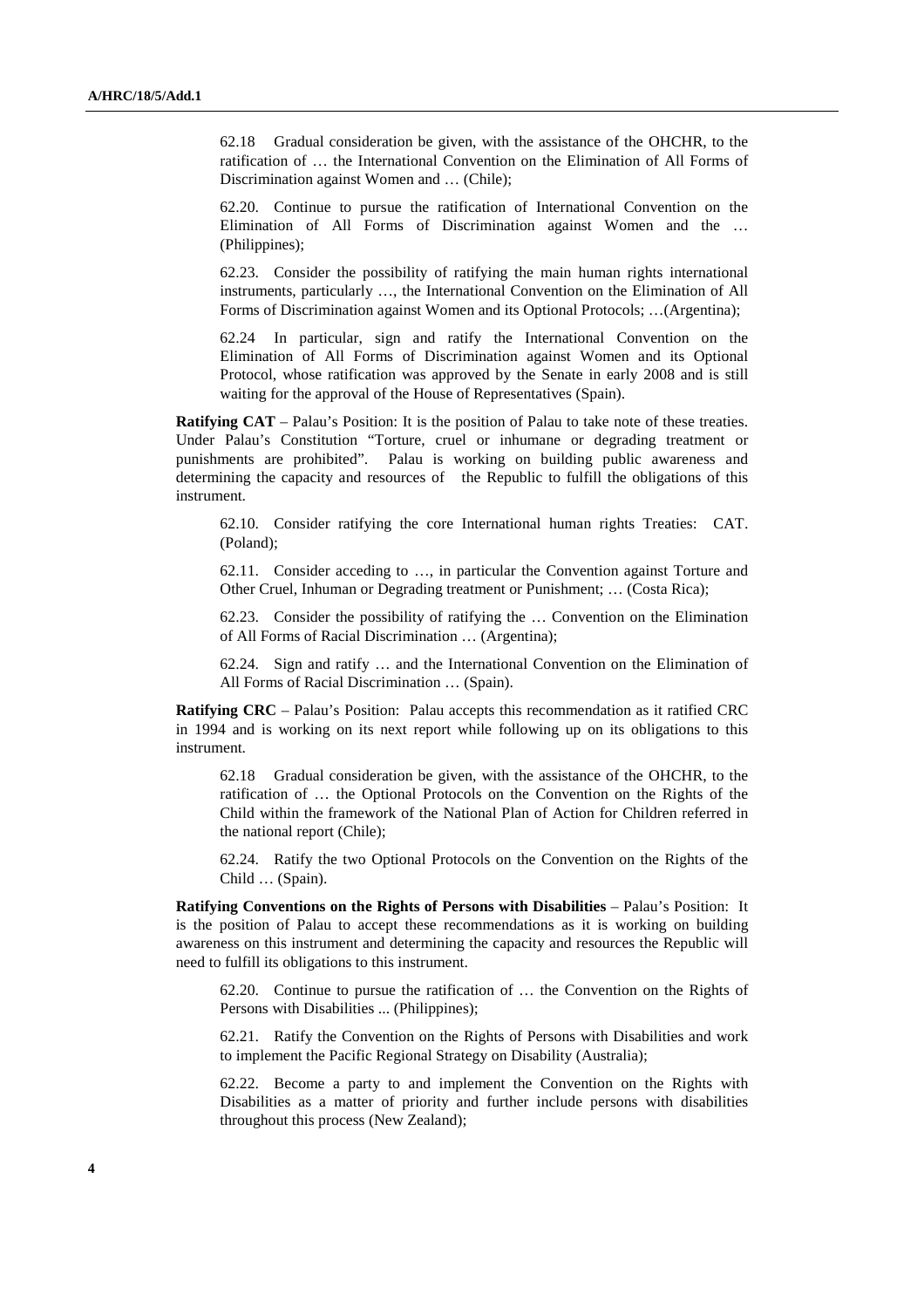62.24 Sign and ratify the … Convention on the Rights of Persons with Disabilities and its Optional Protocols … (Spain).

**Ratifying Migrant Workers** – Palau's Position: It is the position of Palau to take note of these recommendations as it is working to develop awareness and determine the capacity and resources of the Republic to fulfill its obligations under this instrument.

62.20. Continue to pursue the ratification of… the UN Convention on Migrant Workers (Philippines).

**Ratifying International Convention for the Protection of Persons from Enforced Disappearance** – Palau's Position: It is the position of Palau to take note of these recommendations as it is working to develop awareness and determine the capacity and resources of the Republic to fulfill its obligations under this instrument.

62.23. Consider the possibility of ratifying the … International Convention for the Protection of All Persons from Enforced Disappearance (Argentina);

62.24. Sign and ratify the…International Convention for the Protection of All Persons from Enforced Disappearance … (Spain).

**Ratifying on Convention relating to the Status of Refugees and Stateless Person** – **Palau's Position**: It is the position of Palau to take note of these recommendations as it is working to develop awareness and determine the capacity and resources of the Republic to fulfill its obligations under this instrument.

62.25. Accede to the 1951 Convention relating to the Status of Refugees and its 1967 Protocol; to the 1954 Convention relating to the Status of Stateless Persons and to the 1961 Convention on the Reduction of Statelessness (Republic of Moldova);

62.26. Become a party to the 1951 Refuge Convention and 1967 Refugee Protocol (United States of America);

62.27. Ratify the 1954 Convention relating to the Status of Stateless Persons and the 1961 Convention on the Reduction of Statelessness (Slovakia);

**Ratifying on Convention relating to Transnational Organized Crime and Human Trafficking** – Palau's Position: Palau takes note of these recommendations as it is working to develop awareness and determine the capacity and resources of the Republic to fulfill its obligations under this instrument. Palau has existing legislation and enforcement mechanism addressing human trafficking.

62.28. Consider ratification of the UN Convention against Transnational Organized Crime and its Palermo Protocol (Philippines);

62.33. Ratify the Protocol to Prevent, Suppress and Punish Trafficking in Persons, especially Women and children, a protocol to the Convention against Transnational Organized Crime (United States of America).

**Withdrawal of Reservations to CEDAW** – **Palau's Position:** It is the position of Palau to take note of these recommendations as it is working to develop awareness and determine the capacity and resources of the Republic to fulfill its obligations under this instrument.

62.19. Continue working with national and state governments and women's group to remove the reservations to the Convention on the Elimination of All Forms of Discrimination against Women (Australia);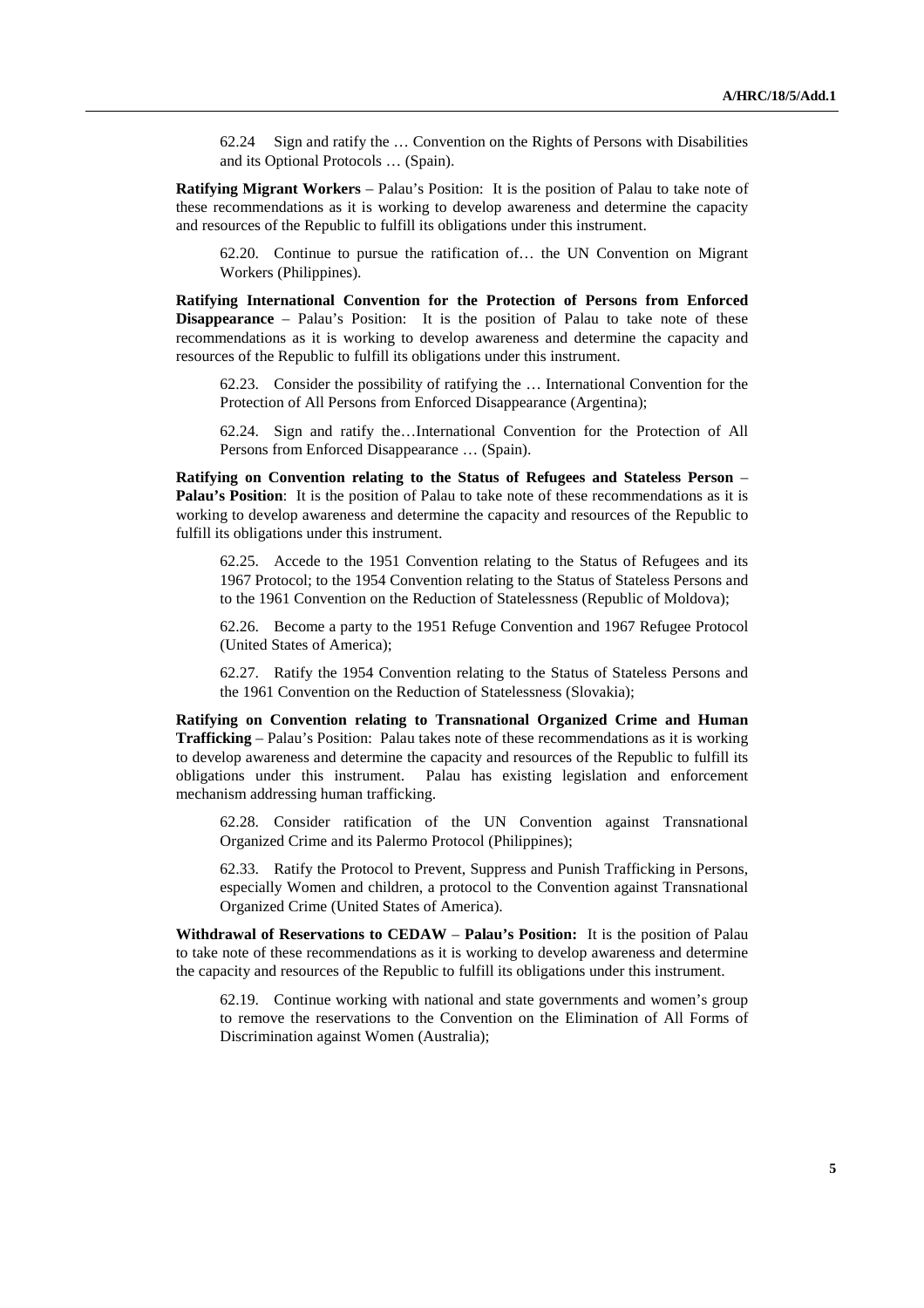#### **Response On Harmonization of Legislation/Implementation:**

**Legislation on CEDAW** – **Palau's Position:** It is the position of Palau to take note of these recommendations. Appropriate Ministries of Palau continue to work closely to ensure that relevant polices are in line with CEDAW.

62.4. Consider bringing national legislation in line with the provision of these instruments (core international human rights instruments) (South Africa);

62.16. … revise relevant legislation in accordance with international standards (CEDAW) to provide an efficient legislation for the best interest of women (Hungary);

62.17. … and take all the necessary steps to implement the provisions of the Convention (CEDAW) (France).

**On the Establishment of a National Human Rights Institution** – Palau's Position: It is the position of Palau to accept this recommendation. Palau continues to work with the Pacific Islands Forum Secretariat and Asia Pacific Forum through consultations in developing awareness and to determine the capacity and resources of the Republic to fulfill its obligations under this institution. On  $1 - 5$  August 2011, Palau will conduct a National Human Rights Institution consultation with the assistance of the Pacific Islands Forum Secretariat, Asia Pacific Forum and the Office of the High Commissioner for Human Rights. The in country consultation will consist of key government officials particularly members of the National Congress as well as relevant government Ministries and Agencies. The outcome of the consultation will determine the move forwards establishing a NHRI.

62.1. Consider step up the efforts aiming at establishing a National Human Rights Institution (Algeria).

**On the Status of Children Born of Foreign Parents** – Palau's Position: It is the position of Palau to take note of this recommendation. In line with Palau's Constitution, the legislative body may address the status of children born of foreign parents.

62.29. Revise the status of children born of foreign parents in accordance with relevant international standards (Hungary).

**The Minimum Age of Criminal Responsibility** – Palau's Position: It is the position of Palau to accept this recommendation. Palau is a party to CRC and will make changes according to these recommendations according to the standards of CRC.

62.30. Review the legislation on minimum age for criminal responsibility (Brazil);

62.31. Raise the minimum age of criminal responsibility in compliance with International standards (Slovakia).

**Treatment of Female Prisoners -** Palau's Position: It is the position of Palau to take note of this recommendation. Palau prison system has existing compliance standards that protect women prisoners in line with Bangkok Rules.

62.32 Circulate and implement the recently adopted rules on the treatment of women prisoners and non-custodial measures for women offenders, otherwise known as the Bangkok Rules and seek necessary support from such relevant agencies as UNODC and the OHCHR (Thailand).

**Sexual Exploitation of Children** – Palau's Position: It is the position of Palau to accept these recommendations. Palau is a party to CRC and will apply these recommendations under its obligations on this instrument.

62.34 Urgently implement legislation that specifically addresses child sexual exploitation through electronic images and take appropriate measures to ensure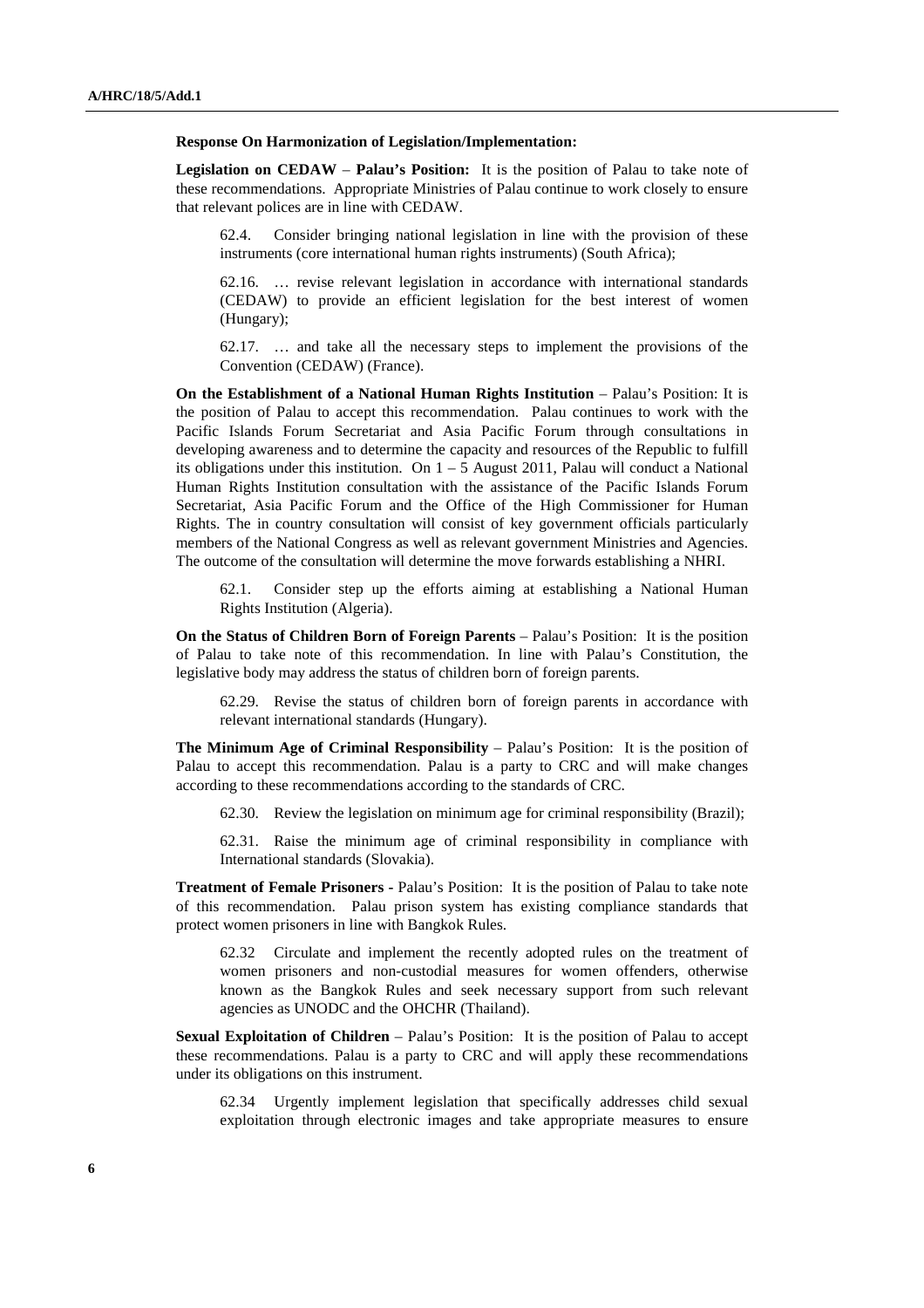adequate legal protection of children, including boys, against commercial sexual exploitation (United Kingdom);

62.36. Enact Legislation that addresses exploitation of children via sexually explicit videos, movies, photos and electronic images (New Zealand);

62.36 … protect children from commercial sexual exploitation (Trinidad and Tobago).

**Child Labour** – **Palau's Position:** It is the position of Palau to accept these recommendations as it is a party to CRC and will apply its obligations under this instrument.

62.36. Enact legislation to prevent child labour and protect children from commercial sexual exploitation (Trinidad and Tobago),

62.37. Seek the assistance of ILO to combat child labor (Brazil).

**Criminalization of Sexual Relations of Consenting Adults of the Same Sex** – **Palau's Position:** It is the position of Palau to accept these recommendations. Palau will take appropriate measures to modify or amend current legislation in line with international standard.

62.38. Confirm its commitment to non-discrimination by de-criminalizing sexual relations between consenting adults of the same sex and by repealing the discriminatory provisions against LGBT persons (France);

62.39. Bring its national legislation into conformity with its commitment to equality and non discrimination, by repealing the provisions of Palau's Penal Code which continues to criminalize sexual relations between consenting adults of the same sex (Norway);

62.40. Repeal all provisions in domestic legislation criminalizing consensual sexual activity between same sex adults and combat discrimination against LGBT through political, legislative and administrative measures (Spain).

**Age of Marriage** – **Palau's Position:** It is the position of Palau to accept these recommendations.Palau will take appropriate measures to modify or amend appropriate legislation in line with international standards.

62.41. Equalize the legal minimum age of marriage for girls and boys (Norway).

**Refugees and Asylum Seekers** – **Palau's Position** It is the position of Palau to accept these recommendations. Palau will take appropriate measures to enact appropriate legislation in line with international standards.

62.42. Establish a more formal system to provide protection for refugees and asylum seekers (United States of America).

# **Conclusion:**

 His Excellency Johnson Toribiong, President of the Republic of Palau, is scheduled to attend the 66<sup>th</sup> United Nations General Assembly. During his visit in New York, he plans to sign the remaining 7 core human rights Treaties /Conventions/Covenants. These are as follows: *1) UN Human Rights Treaty 2) Universal Declaration of Human Rights 3) International Covenant on Civil & Political Rights 4) International Covenant of Economic, Social & Cultural Rights 5) Convention on the Elimination of All Forms of Discrimination against Women 6) Convention of Elimination of all Forms of Racial Discrimination 7) Convention against torture and other cruel inhuman or degrading*